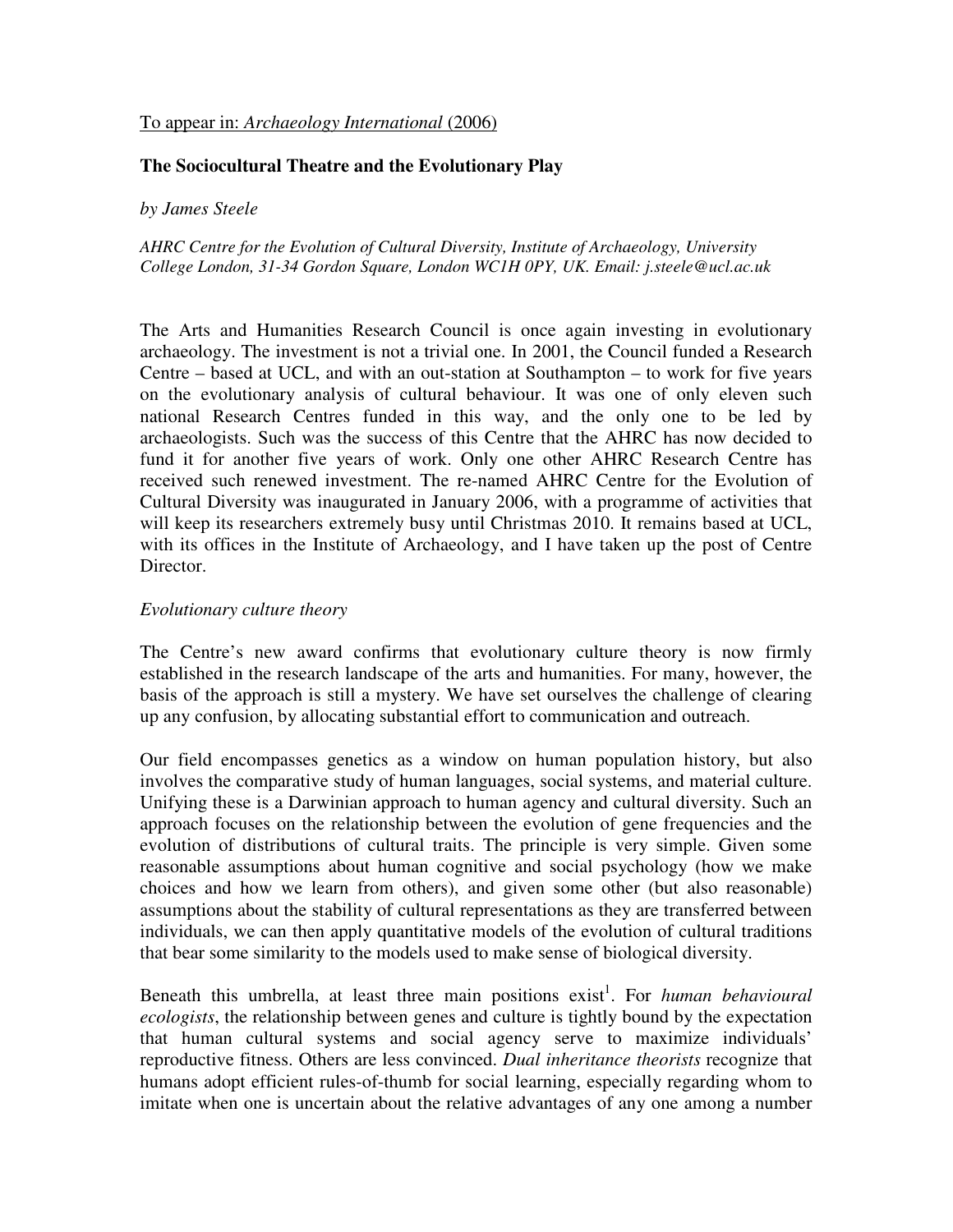of alternatives. These rules-of-thumb usually work – that is, they provide us with a low risk, time-efficient route to an optimal set of beliefs, attitudes and skills in an uncertain world. But things can go wrong: given such biases and propensities to adopt behaviour copied from others without a proper and full evaluation, ideas can spread even when they might prove to be harmful. Finally, *evolutionary psychologists* are less sanguine still. They recognize that the human mind has evolved cognitive mechanisms to meet practical challenges and solve real world problems, but that these mechanisms arose in very different contexts to those of the modern world. Such hard-wired rules-of-thumb, however well they worked in the past, may sometimes now show up as limiting factors or unwelcome biases: culture is evolving too fast, and our mental hardware cannot always keep up.

These three positions – human behavioural ecology, dual inheritance theory, and evolutionary psychology – are not fully reconcilable. Nonetheless, they have proved a fertile source of ideas and hypotheses for scholars in a wide range of disciplines, each of whom is committed to a scientific understanding of human cultural diversity. These scholars share an expectation both that human agency is governed by cognitive biases and decision rules that tend to increase reproductive fitness, certainly in our evolutionary past and possibly also even today; and that large scale patterns of cultural diversity are the aggregated outcome of individuals expressing such biases and decision rules in their day-to-day activities. Group-level processes are of course also important, not least for understanding the emergence of stable social institutions for collective action; their explanation in terms of individual-level processes is a focus of much current work<sup>2</sup>, as is the evolutionary psychology of religion, seen as a norm-enforcing social mechanism<sup>3</sup>.

Much of the first generation of work on this approach took place in the United States. Key studies in the 1980s by Cavalli-Sforza and  $\overline{F}$ eldman<sup>4</sup>, and by Boyd and Richerson<sup>5</sup>, laid the groundwork for a mathematical model of cultural transmission and its dynamics. Evolutionary approaches in psychology have also been prominent in the USA, thanks partly to the 'Santa Barbara' school<sup>6</sup>; but a more moderate approach has also been prominent since the 1980s, and is seen in an influential body of work on social intelligence and on 'theory of mind'<sup>7</sup>. A number of new initiatives have also emerged in Europe to promote an integrated evolutionary approach in the social sciences, including the Max Planck Institute for Evolutionary Anthropology in Germany (founded in 1997), and the Leverhulme Centre for Human Evolutionary Studies in Cambridge (founded in 2000). The McDonald Institute for Archaeological Research in Cambridge has also been a forerunner in this field. Our own AHRC Centre, with the benefit of Stephen Shennan's able leadership in its first phase, has now become an established player and has been the source of many innovative applications of evolutionary approaches in the field of material culture studies.

#### *New approaches to cultural diversity*

What then, in practice, does an evolutionary approach to culture involve? One focus of our work has been on rates of innovation – which is the source of cultural variation,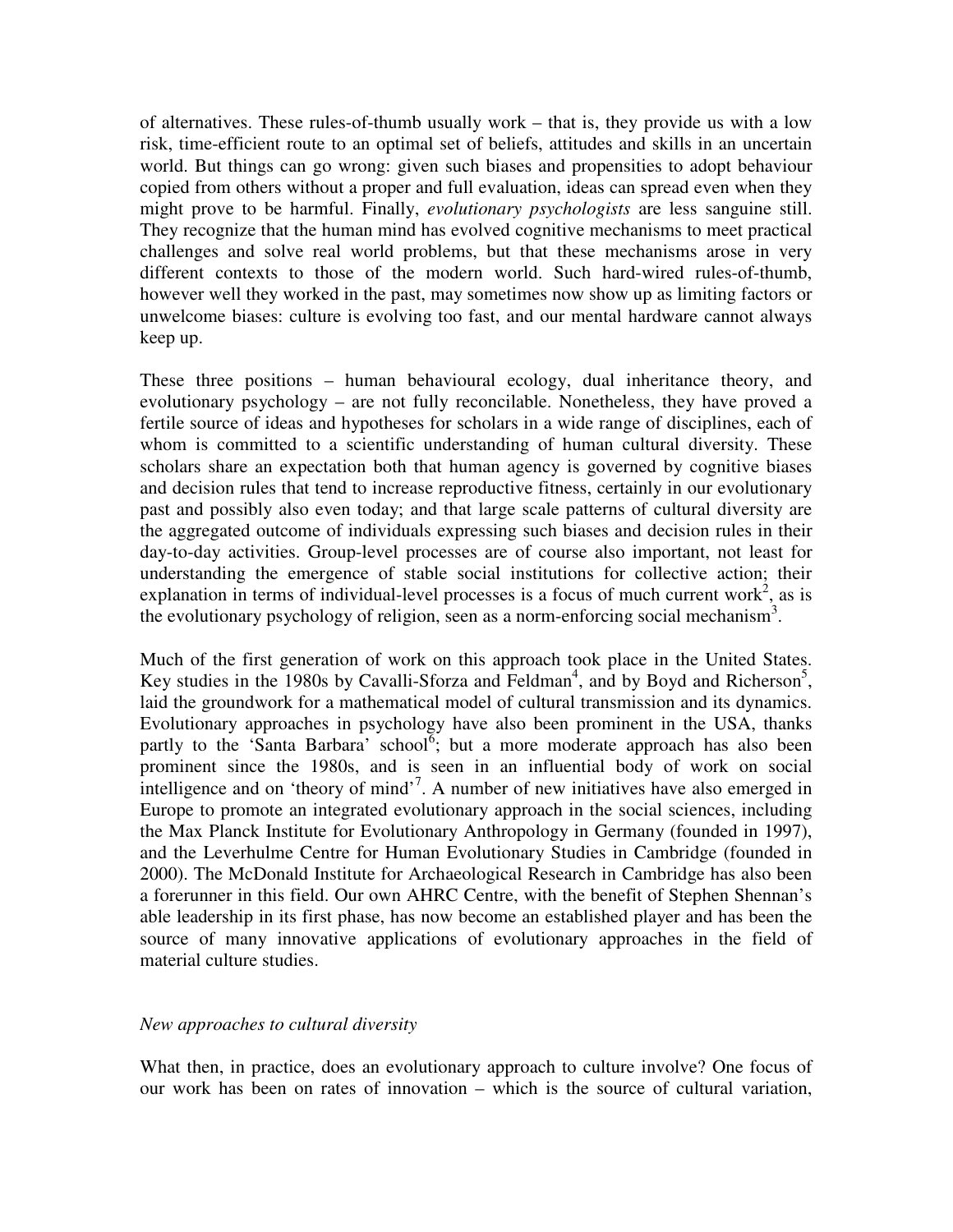analogous to mutation and/or recombination in genetics. Bentley and co-workers have studied distributions of traits in systems which are highly internally diverse and have high turnover rates – modern baby names, contemporary chart pop music, prehistoric pottery design motifs – to identify dynamics which are consistent with a neutral model<sup>8</sup>. This model, derived from genetics, assumes that neutral mutations occur at a constant rate, and that the rates at which individual traits are propagated (in cultural systems, through imitation) randomly vary. A consequence of this is that the frequency distribution of variants can be described by a 'power law' curve, whose coefficient (a measure of the concentration of abundance in a small number of variants) scales with the population size and the rate of innovation. Lake and Venti, meanwhile, have studied the evolution of diversity in new technologies where variation is not neutral, using the well-documented case of the history of bicycles<sup>9</sup>. The pattern is one of initially high diversity, subsequently winnowed to leave a small number of successful design solutions each with its own historical design lineage. Lake and Venti see this as the collective outcome of individuals initially searching widely across a 'technology landscape', analogous to the high initial diversity of biological forms seen in adaptive radiations like the Cambrian event.



*Figure 1. AHRC CECD post-doc Jamie Tehrani's PhD research investigated the evolution of material culture diversity in tribal populations of Western Central Asia. He uses phylogenetic methods to analyse variations in textile weaving techniques and motifs (such as the examples shown on the left) to reconstruct the descent of these groups' craft traditions from common ancestral assemblages (represented by the tree diagram on the right). (Reprinted from Tehrani & Collard, n. 11, fig. 2, p. 449, reproduced with the permission of Elsevier).* 

A second focus of our work has been on the social interactions which provide the pathways for cultural transmission. One source of conservatism, or historical continuity in cultural patterns, is vertical transmission - the transfer of knowledge between generations, often from parents to offspring. Some time ago Shennan and I found that craft skills in societies with a household mode of production tend to be transmitted in this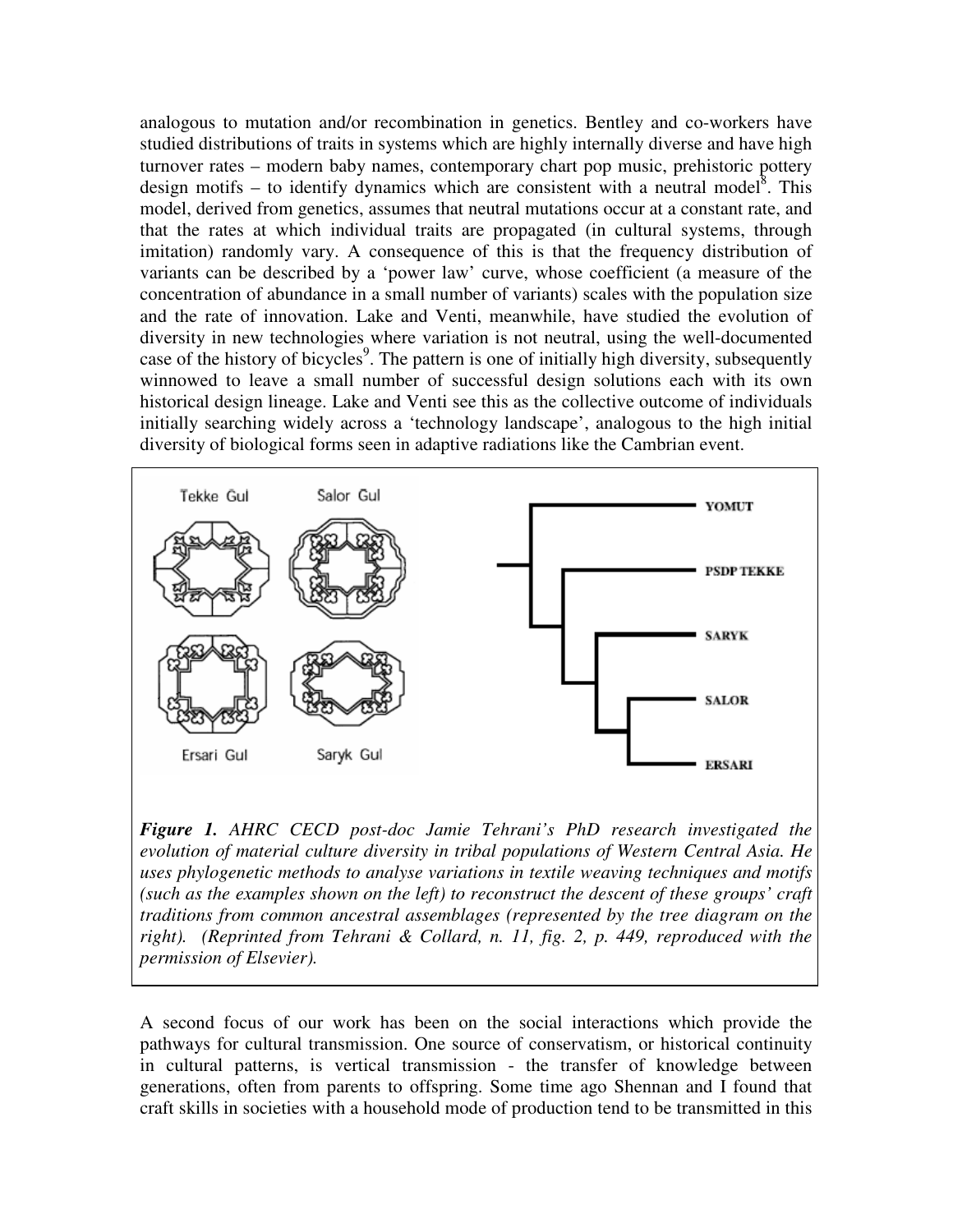way, and usually between parent and offspring of the same sex<sup>10</sup>. At a larger scale, Collard, Tehrani, Jordan and co-workers have been investigating vertical transmission and cultural diversity in the ethnographic record (see Figure  $1$ )<sup>11</sup>. This investigation is facilitated when language differences between societies now in close geographical proximity reflect a migration event by one group in the relatively recent past. They find that some cultural similarities reflect recent interactions among neighbours, but others must reflect more deep-rooted and conservative historical traditions – with the two patterns having different degrees of importance in different aspects of craft design and technique.

The counterpart to such vertical transfers of knowledge is horizontal transmission – sometimes taken to mean transfers among unrelated individuals of the same generation, but also including the larger-scale geographical diffusion of ideas and practices. Work by Colledge, Conolly, and co-workers has focused on the transition to agriculture in Europe, tracking the spread of different strains of domesticated cultivars<sup>12</sup>. Work by Gkiasta, Russell and co-workers had previously mapped the large-scale chronology of the transition, and had addressed the problem of differentially diagnosing two local growth and dispersal processes - demic diffusion (dispersal of people) and cultural adoption (dispersal of ideas) - from the archaeology<sup>13</sup>.



*Figure 2. (a) Diffusion of hybrid corn usage, showing areas that planted 10 or more percent of their corn acreage to hybrid seed at successive time intervals (redrawn after Griliches 1960). (b) Within-state rate of increase of hybrid corn use, plotted against the date of arrival in each state (the date at which hybrid corn reached 10% of all corn). Data from Griliches (1957) with revised growth coefficient estimates from Dixon (1980; coefficient b2). From Steele (forthcoming).* 

Modern case studies help to explain the dynamics of cultural change, and the situations may have similarities to those seen in the archaeological record. In the middle of the  $20<sup>th</sup>$ century a higher-yielding hybrid strain of corn was developed and gradually adopted in the United States. The pattern of spatial diffusion (Figure 2a) implies a dual inheritance explanation for farmer's adoption decisions – i.e., a contagion-like spread influenced by proximity and by imitation of prior adopters. However, the scatterplot (Figure 2b) suggests a rational choice explanation. Later-adopting states – which tend also to be those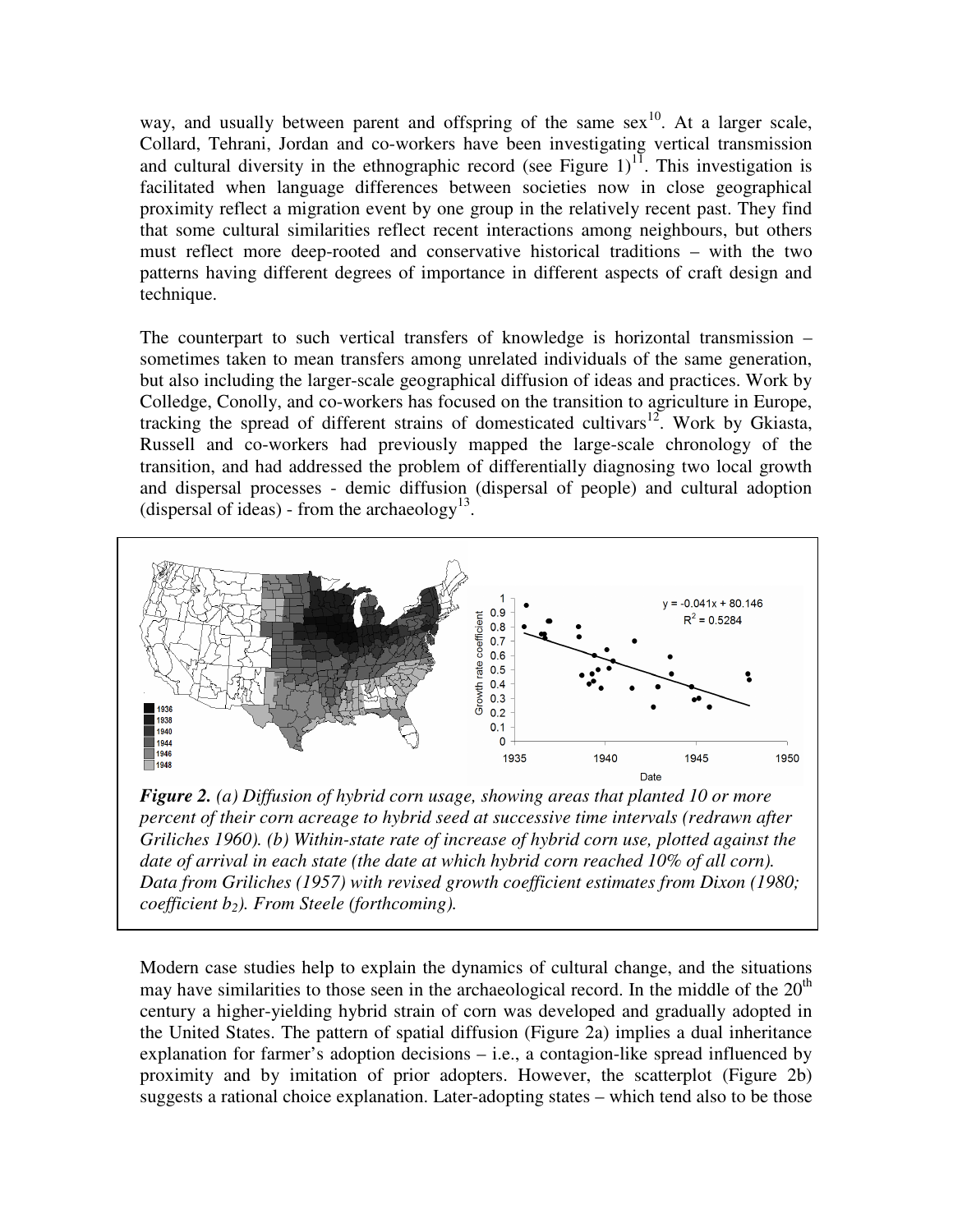where agricultural productivity is lower, and where farm sizes are smaller - substituted the new strain for the older strains at a slower rate. Probable reasons for this are that suppliers of the new strain preferentially targeted the Corn Belt states first; that the potential for increased yield was less apparent to farmers in the less productive regions; and that there was regional variation in the allocation of effort on selective breeding of hybrids adapted to local conditions by agricultural experimental stations in different states. In this modern case, the process was very fast – instantaneous on an archaeological time scale – and there is no likelihood that demic diffusion explains the spatial pattern. This process was therefore not comparable to the Neolithic transition in Europe. In both cases, however, local variation in crop growing conditions would have been an important factor influencing rates of spread.

A third focus of our work is on developing rigorous comparative methods to identify cultural adaptations. We cannot simply record the frequency with which a particular cultural trait is associated with a particular feature of economy or environment, and then – if the associations occur often – assume that this is because the cultural trait is adaptive. This is because societies may occupy similar environments and have similar practices simply because they are closely historically related. We want to be able to study many independent instances where historically closely-related societies vary in their ecological and socio-economic characteristics. If, in all or most such instances, the society which has adopted a new economic strategy 'X' or responded to a new ecological challenge 'Y' has done so by innovating a new cultural solution 'Z', then we can be confident that this is because such societies are converging on a single optimal solution – that is, we are seeing cultural adaptation. Holden and Mace have developed and applied this comparative method, confirming - in Bantoid language-speaking pastoralists of sub-Saharan Africa - the adaptive significance of the association found between cattlekeeping, and a switch from matriliny to a patrilineal or mixed pattern of descent and group membership<sup>14</sup>. As part of this project, Holden has also generated a new language tree showing the probable historical relationships among the languages in the Bantu family<sup>15</sup>.

# *New directions for the second Phase*

During the second Phase of the Centre, work will continue in these areas, divided among three major themes. We will develop a new focus cutting across all three of these themes on questions relevant to the Palaeolithic period, specifically, the evolution of spoken language and its relationship to the evolution of tool-making and tool-using skills<sup>16</sup>.

*Theme A: Demographic processes and cultural change.* We shall examine the relationship between demographic factors (population size, structure, and stability), and cultural diversity. The relation of population dispersals arising from subsistence innovations to language family expansions has been widely discussed in recent years, and models have also been proposed for the cultural significance of population decline. It is often suggested that, at least before the origin of states, the emergence of new adaptations supporting higher population densities and population expansions was the main basis for cultural macro-evolution. We shall examine such hypotheses and develop an analytical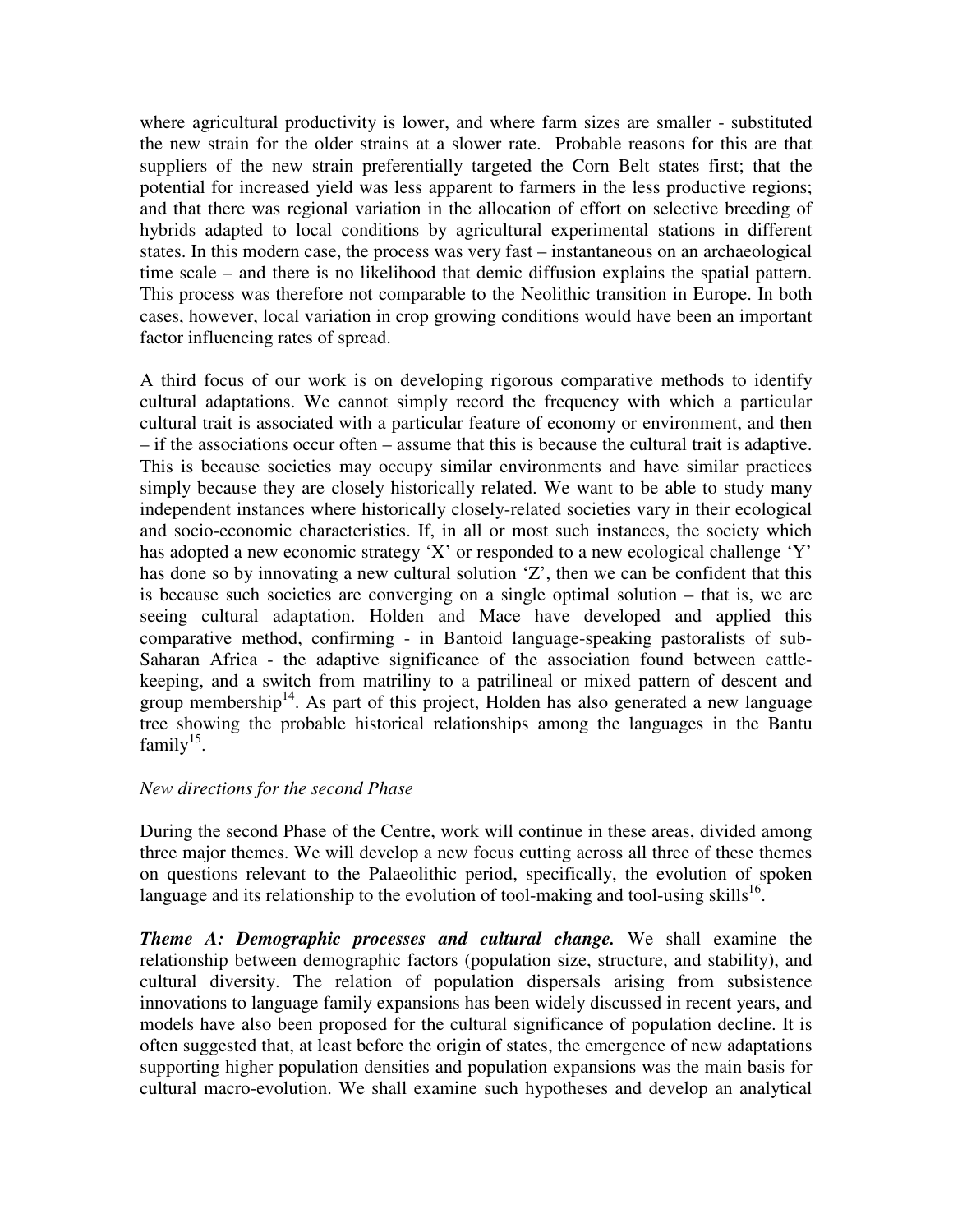framework with which to test them, involving co-operation between archaeologists, anthropologists, geneticists and behavioural biologists.

*Theme B: Cultural and linguistic diversity.* We shall examine the relationship of evolutionary change in linguistic systems to that in social practices and in material cultural traditions. Understanding the relationship between linguistic and cultural descent, the extent to which they are branching or reticulating, and the factors affecting their descent histories is central to explaining how cultural diversity arises and how it is maintained. Have cultures always mixed and hybridised as they have come into contact with one another, or have groups maintained boundaries that insulate them strongly from outside influence, so that difference arises largely when groups split and move apart? We shall continue to explore such issues, with archaeologists and anthropologists working in close collaboration with historical linguists.

*Theme C: Innovations in complex social networks.* We shall examine the extent to which the growing scale and complexity of human social networks has changed the speed and/or the manner in which new cultural variation is generated. We will examine spatial and network aspects of the diffusion of innovations at a general level, and we shall examine the effects of interaction patterns on innovation rates in pre-industrial urban societies. This theme will enable the Centre to involve archaeologists and anthropologists working on early state-level societies.

The Phase 2 Centre will therefore be more interdisciplinary, involving geneticists, linguists, and behavioural biologists, as well as archaeologists and anthropologists. It will also engage more actively with non-specialists and skeptics, to promote its work but also to identify the existing limits of the various approaches. These activities are only now getting under way, and we will report on them, and on the Centre's continuing progress, in future issues of *Archaeology International.*

 $\overline{a}$ 

<sup>&</sup>lt;sup>1</sup> Smith, E.A. (2000) Three styles in the evolutionary study of human behavior. In L. Cronk, N. Chagnon and W. Irons (eds) *Adaptation and Human Behavior: an Anthropological Perspective*, pp. 27-46. Hawthorne, NY: Aldine de Gruyter.

<sup>&</sup>lt;sup>2</sup> McElreath, R., Boyd, R., & Richerson, PJ (2003). Shared norms and the evolution of ethnic markers. *Current Anthropology* 44: 122-129.

 $3$  Johnson, D. (2005) God's punishment and public goods: A test of the Supernatural Punishment Hypothesis in 186 world cultures. *Human Nature* 16: 410-446.

<sup>4</sup> Cavalli-Sforza, LL and Feldman, MW (1981) *Cultural Transmission and Evolution: A Quantitative Approach*. Princeton University Press, Princeton, USA.

<sup>5</sup> Boyd, R. & Richerson, PJ (1985). *Culture and the Evolutionary Process*. Chicago, Illinois: University of Chicago Press.

<sup>6</sup> Barkow, J., Cosmides, L. & Tooby, J. (Eds.), *The adapted mind: Evolutionary psychology and the* 

generation of culture. New York: Oxford University Press.<br><sup>7</sup> Povinelli, DJ and Preuss, TM (1995) Theory of mind: evolutionary history of a cognitive specialization. *Trends in Neurosciences* 18: 418-424.

<sup>8</sup> Bentley, R. A., M.W. Hahn and S. J. Shennan (2004). Random drift and culture change. *Proceedings of the Royal Society Biology* (DOI:10.1098/rspb.2004.2746).

 $9$  Lake, M & Venti, J. (forthcoming) A quantitative analysis of macroevolutionary patterning in technological evolution: bicycle design from 1800 to 2000. In S. Shennan (ed.) *Pattern and Process in Cultural Evolution.*